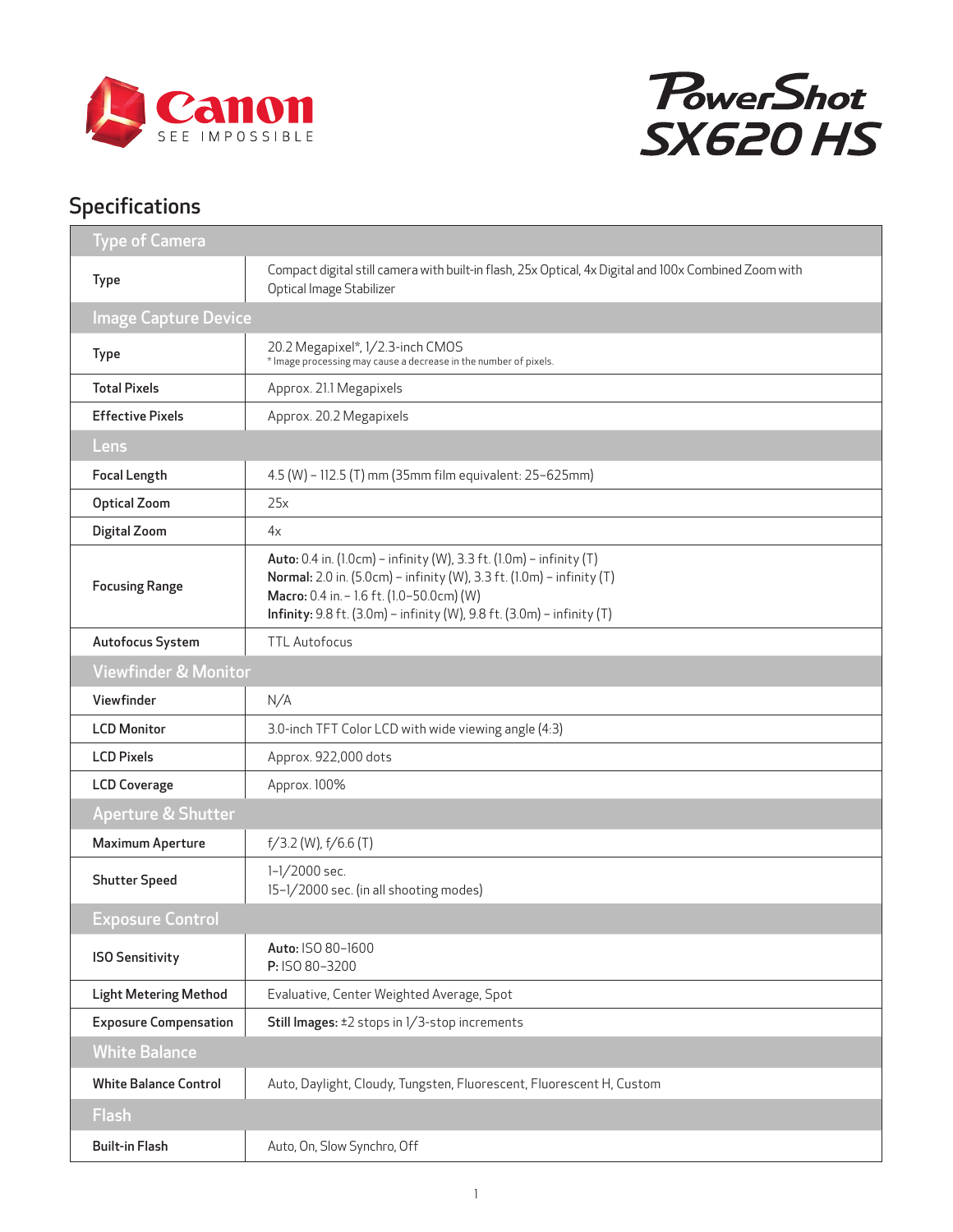| <b>Flash Range</b>                   | $1.6-13.0$ ft. (W), 3.3-6.6 ft. (T)<br>50.0cm - 4.0m (W), $1.0 - 2.0$ m (T)                                                                                                                                                                                                                                                                                                                                                                                                                                                                |  |  |
|--------------------------------------|--------------------------------------------------------------------------------------------------------------------------------------------------------------------------------------------------------------------------------------------------------------------------------------------------------------------------------------------------------------------------------------------------------------------------------------------------------------------------------------------------------------------------------------------|--|--|
| <b>Shooting Specifications</b>       |                                                                                                                                                                                                                                                                                                                                                                                                                                                                                                                                            |  |  |
| <b>Shooting Modes</b>                | P, Hybrid Auto, Auto, Creative Shot, Portrait, Smile, Wink Self-timer, Face Self-timer, High-speed Burst,<br>Handheld Night Scene, Low Light, Fish-eye Effect, Miniature Effect, Toy Camera Effect, Monochrome,<br>Super Vivid, Poster Effect, Fireworks, Long Shutter                                                                                                                                                                                                                                                                     |  |  |
| My Colors                            | My Colors Off, Vivid, Neutral, Sepia, Black & White, Positive Film, Lighter Skin Tone, Darker Skin Tone, Vivid<br>Blue, Vivid Green, Vivid Red, Custom Color                                                                                                                                                                                                                                                                                                                                                                               |  |  |
| <b>Self Timer</b>                    | Off/2 sec./10 sec./Custom                                                                                                                                                                                                                                                                                                                                                                                                                                                                                                                  |  |  |
| <b>Wireless Control</b>              | Built-in Wi-Fi® and NFC                                                                                                                                                                                                                                                                                                                                                                                                                                                                                                                    |  |  |
| <b>Continuous Shooting</b>           | Normal Continuous Shooting in Auto/P modes: Approx. 2.5 shots/sec.<br>Normal Continuous High-speed Burst mode: Approx. 7.1 shots/sec.<br>. Speed varies depending on the subject, zoom position and other shooting factors, as well as<br>memory card brands.<br>. Under lighting conditions where flash does not fire automatically.<br>• Excluding RAW and RAW+JPEG.<br>· Until memory card becomes full.                                                                                                                                |  |  |
| <b>Image Storage</b>                 |                                                                                                                                                                                                                                                                                                                                                                                                                                                                                                                                            |  |  |
| <b>Storage Media</b>                 | SD/SDHC/SDXC Memory Cards                                                                                                                                                                                                                                                                                                                                                                                                                                                                                                                  |  |  |
| <b>File Format</b>                   | Design rule for Camera File system (DCF) compliant; DPOF (Version 1.1) compatible                                                                                                                                                                                                                                                                                                                                                                                                                                                          |  |  |
| <b>Image Compression</b>             | Superfine/Fine                                                                                                                                                                                                                                                                                                                                                                                                                                                                                                                             |  |  |
| <b>JPEG Compression Mode</b>         | Still Image:: EXIF 2.3 (JPEG)<br>Video: MP4 (Image: MPEG-4 AVC/H.264; Audio: MPEG-4 AAC-LC (Monaural))                                                                                                                                                                                                                                                                                                                                                                                                                                     |  |  |
| Number of Recording<br><b>Pixels</b> | <b>Still Images:</b><br>1) 16:9 - Large: 5184 x 2912; Medium 1: 3648 x 2048; Medium 2: 1920 x 1080; Small: 640 x 360<br>2) 3:2 - Large: 5184 x 3456; Medium 1: 3648 x 2432; Medium 2: 2048 x 1368; Small: 640 x 424<br>3) 4:3 - Large: 5184 x 3888; Medium 1: 3648 x 2736; Medium 2: 2048 x 1536; Medium: 2592 x 1944;<br>Small: 640 x 480<br>4) 1:1 - Large: 3888 x 3888; Medium 1: 2736 x 2736; Medium 2: 1536 x 1536; Small: 480 x 480<br>Videos:<br>Full HD 1920 x 1280: 29.97 fps<br>HD 1280 x 720: 29.97 fps<br>640 x 480: 29.97 fps |  |  |

## Approx. Number of Shots Recordable to 16GB Memory Card

|               |           | 16:9  | 3:2   | 4:3   | 1:1   |
|---------------|-----------|-------|-------|-------|-------|
| Large         | <b>SF</b> | 2358  | 1991  | 1766  | 2347  |
|               | F         | 3950  | 3350  | 2980  | 3950  |
| Medium 1 (M1) | SF        | 4717  | 3982  | 3546  | 4717  |
|               | F         | 7965  | 6656  | 5925  | 7837  |
| Medium 2 (M2) | <b>SF</b> | 13497 | 10563 | 9344  | 12459 |
|               | F         | 24296 | 18689 | 16755 | 22087 |
| Medium        | F         |       |       | 10798 |       |
| Small         | SF        | 69418 | 60741 | 53992 | 69418 |
|               | F         | 97186 | 80988 | 80988 | 97186 |

Note: SF=Superfine, F=Fine